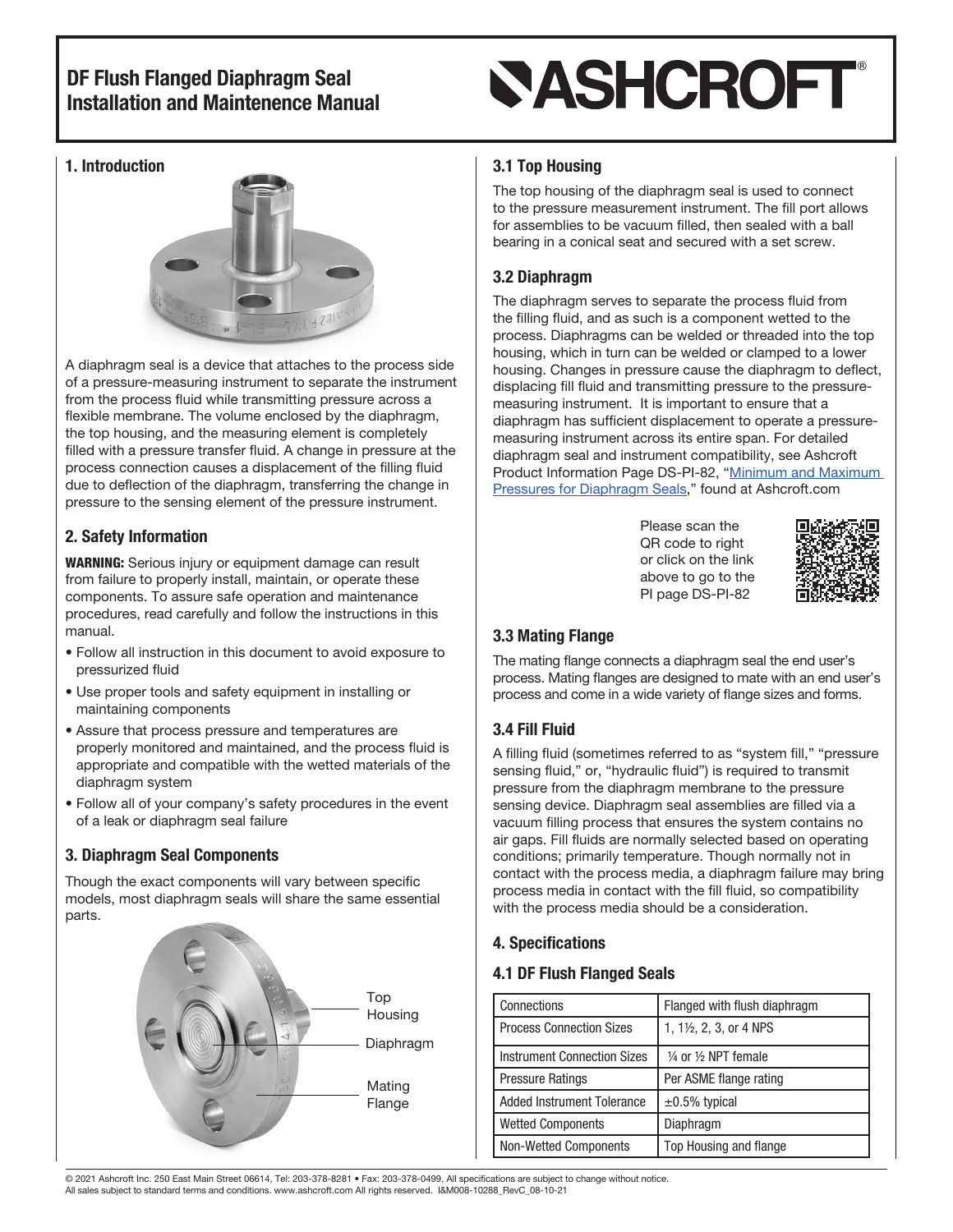# **SASHCROFT®**

#### 4.2 Temperature Information

#### 4.2.1 Thermal Dissipation

Seals will dissipate thermal energy, though ambient and process conditions will greatly affect the amount of heat that can be lost through the seal. Accessories designed for dissipating heat, such as siphons or capillaries, should be used whenever dealing with elevated process temperatures.

#### 5. Fill Fluid Specifications

| <b>Fill Fluid</b>                     | Temperature                       | Viscosity<br>(cSt at RT) | Variation<br>Code | <b>Notes</b>                                             |
|---------------------------------------|-----------------------------------|--------------------------|-------------------|----------------------------------------------------------|
| Glycerin (food grade)                 | 0°F to 400°F (-18°C to 204°C)     | 1,300                    | C <sub>G</sub>    | Direct-mounting only. Not for<br>use with vacuum service |
| 50 cSt Silicone                       | -40°F to 500°F (-40°C to 260°C)   | 50                       | СK                |                                                          |
| 10 cSt Silicone                       | -40°F to 500°F (-40°C to 260°C)   | 10                       | <b>DJ</b>         |                                                          |
| Halocarbon <sup>®</sup> 4.2           | -70°F to 300°F (-57°C to 199°C)   | 4.2                      | <b>CF</b>         | For use with oxygen/<br>oxidizing process media          |
| Slytherm <sup>®</sup> 800             | -40°F to 750°F (-40°C to 400°C)   | 10                       | HA                | High temperature applications                            |
| Syltherm <sup>®</sup> XLT             | -150°F to 500°F (-100°C to 260°C) | 1.4                      | cc                | Low temperature applications                             |
| Calflo <sup>®</sup> AF                | -20°F to 600°F (-29°C to 316°C)   | 60                       | KF                | High temperature, silicone-free                          |
| <b>Mineral Oil</b>                    | 10°F to 400°F (-12°C to 204°C)    | 75                       | <b>MY</b>         |                                                          |
| Neobee <sup>®</sup> M-20 (food grade) | 5°F to 400°F (-15°C to 204°C)     | 9.5                      | <b>NM</b>         |                                                          |
| Silicone (food grade)                 | -40°F to 500°F (-40°C to 260°C)   | 350                      | CZ                |                                                          |
| <b>Distilled Water</b>                | 40°F to 185°F (4°C to 85°C)       | 0.9                      | <b>FJ</b>         |                                                          |
| 50/50 Glycerin/Water                  | 15°F to 200°F (-9°C to 93°C)      | 30                       | GH                |                                                          |
| Propylene Glycol                      | -50°F to 325°F (-46°C to 163°C)   | 54                       | CV                |                                                          |
| <b>Ethylene Glycol</b>                | 20°F to 325°F (-7°C to 163°C)     | 14                       | <b>FK</b>         |                                                          |
| 50/50 Ethylene Glycol/Water           | -25°F to 190°F (-32°C to 88°C)    | 2.9                      | <b>CT</b>         |                                                          |
| 80/20 Glycerin/Water                  | 15°F to 225°F (-9°C to 107°C)     | 270                      | GR                |                                                          |
| 95/5 Water/Propylene Glycol           | 40°F to 185°F (4°C to 85°C)       | 1.0                      | PY                |                                                          |

#### 6. Installation

#### 6.1 General Information

Instruments attached and filled to diaphragm seals should never be tightened or loosened at the top housing. Doing so will alter the dynamics of the fill fluid and diaphragm movement, causing errors in the reading. Assemblies should ONLY be installed and/or tightened at the diaphragm seal lower housing. Most diaphragm seals can be purchased with the instrument welded to the top housing of the seal to prevent tampering (XDU). Diaphragm seals should be installed in accordance with any safety precautions or installation specifications applicable to the end user. That said, the general principles in the following sections still apply.

© 2021 Ashcroft Inc. 250 East Main Street 06614, Tel: 203-378-8281 • Fax: 203-378-0499, All specifications are subject to change without notice. All sales subject to standard terms and conditions. www.ashcroft.com All rights reserved. I&M008-10288\_RevC\_08-10-21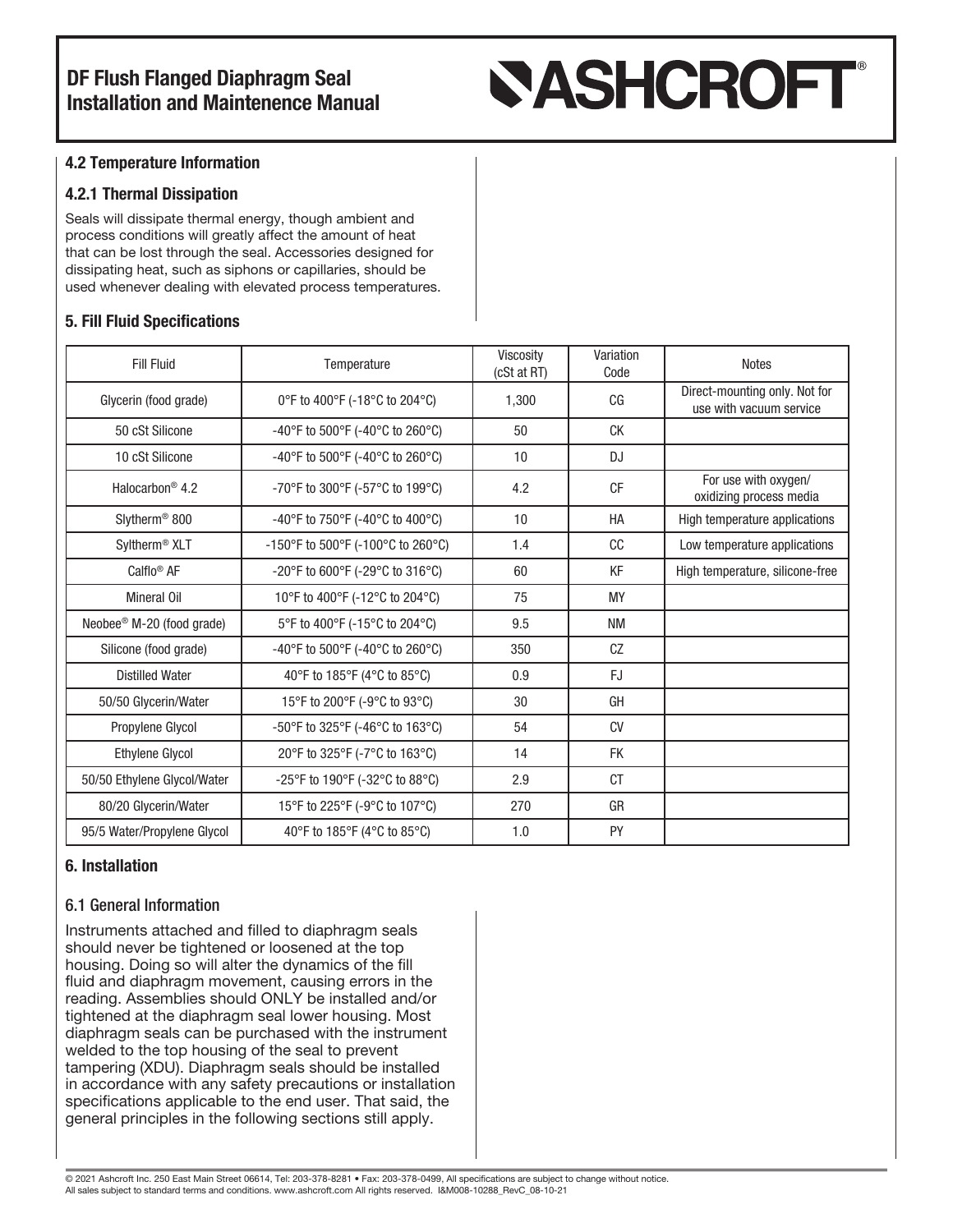# **SASHCROFT®**

#### 6.2 Flushing Ports/Flushing Rings

Use of flushing ports is application-specific – they are often used in cases where process media has the potential to clog inside the lower housing, whether due to process media solidification, suspended solids, polymerization, or other factor. Since the DF seal does not contain a lower housing, flushing rings can be purchased as a separate component and installed between the DF seal and the end user's mating flange. Flushing rings must have the flushing ports plugged prior to startup. Flushing ring come standard with dual ½ NPT flush ports. Flushing rings can be ordered with the flushing ports pre-plugged with the "XPU" variation. Note that to prevent thread galling or stripping, factory-installed flush plugs may not be fully tightened and should be checked for tightness prior to pressurization.

#### 6.3 Flanged Seals

The following steps must be followed to ensure a leak-tight connection between the mating flange and the flanged diaphragm seal.

- 1. Select nuts, bolts, washers, gasket, and thread lubricant in accordance with process requirements and ASME PCC-1-2010
- 2. Center the gasket between the mating flange and diaphragm seal face, lining up the bolt pattern on each flange. Ensure that the gasket does not cover the active surface of the diaphragm.
- 3. Thread nuts and washers onto one end of each bolt, and insert through the bolt holes on the mating flange, passing up through the bolts holes on the diaphragm seal. Attach nuts and washers to the opposite end of the bolts and finger-tighten.
- 4. Refer to ASME PCC-1-2010 to determine the necessary torque based on gasket material and bolt/ lubricant frictions factors. Using a torque wrench leveraged with a conventional wrench, tighten each bolt to 30% of the target torque for the flange in a crisscross tightening sequence. Next, tighten each bolt to 70% of the target torque using the same sequence, and finally 100% of the required torque.
- 5. After at least 4 hours, the bolts should be tightened one final time to the target torque value to account for creep/relaxation of the bolts.

| <b>Pressure</b><br>Instrument       | <b>Minimum Storage</b><br><b>Temperature</b><br>$\degree$ F ( $\degree$ C) | <b>Maximum Storage</b><br><b>Temperature</b><br>$\degree$ F ( $\degree$ C) |
|-------------------------------------|----------------------------------------------------------------------------|----------------------------------------------------------------------------|
| Pressure<br>Gauge (Dry)             | $-40(-40)$                                                                 | 250 (121)                                                                  |
| Pressure Gauge<br>(Glycerin-filled) | $0(-18)$                                                                   | 150 (66)                                                                   |
| B-series switches                   | $-20(-28)$                                                                 | 150 (65)                                                                   |
| A- Series Switches                  | -40 (-40)                                                                  | 257 (125)                                                                  |

#### 7. Maintenence

#### 7.1 Storage

Diaphragm seal assemblies should be stored in accordance with the storage requirements for all instruments attached, as well as any temperature limits listed above. Common instrumentation is shown in the table above. Refer to the respective data sheets or maintenance guides for detailed storage requirements for Ashcroft pressure instruments. Note that certain fill fluids (e.g., distilled water) may have storage and process temperature limitations narrower than the below data.

#### 7.2 Frequency of Inspection

Inspection frequency is application-specific and depends on the severity of the service and how critical the accuracy of the pressure instrument is. For example, a monthly inspection may be necessary for severe service applications, such as corrosive process media or heavy pulsation and vibration. Annual inspections, or even less frequent schedules, are often employed in non-critical applications.

#### 7.3 Removal from Service

Diaphragm seals should be properly isolated and vented from the process prior to disassembly. DF seals can be inspected by removing the diaphragm seal from the process by removing it from the mating flange. Nicks and dents in the diaphragm can cause issues with pressure sensing and lead to premature failure of the diaphragm.

#### 7.4 Diaphragm Seal Failures and Troubleshooting

DF diaphragm seals are continuous duty as defined by ASME B40.2. Should the pressure instrument fail or be removed accidentally, the diaphragm will seat against a matching surface in the top housing preventing damage to the diaphragm or leakage of the process fluid. In the event that a diaphragm failure is suspected, the assembly should be immediately isolated from the process and the cause for failure determined. Most diaphragm failures are caused by corrosion, high temperatures, or fill leakage. Process media build-up in the lower housing can also require cleaning or replacement. In the event of a diaphragm failure due to corrosion, it is critical that the wetted materials of the assembly be evaluated for compatibility before it is replaced.